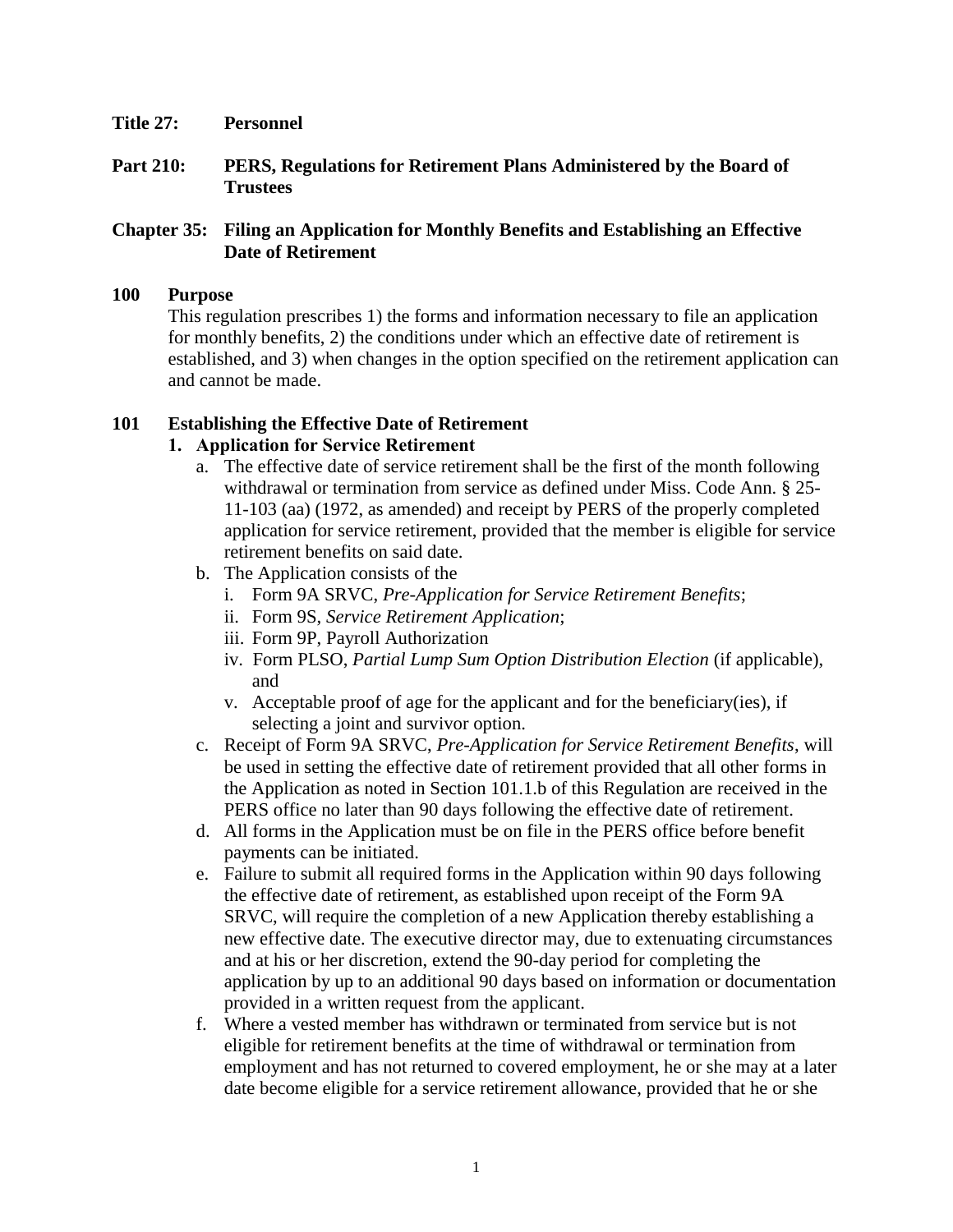does not subsequently withdraw his or her accumulated member contributions and interest. The effective date of retirement will be the first of the month following the event that qualifies him or her for retirement, provided PERS has received a properly completed Application as noted in Section 101.1.b of this Regulation. Such events include:

- i. reaching the statutory age at which a member with the requisite minimum number of years of membership service is eligible for a retirement allowance; or
- ii. completion of the purchase of eligible service credit or repayment of a refund that gives the member the requisite years of creditable service necessary to qualify for a retirement allowance regardless of age.

#### **2. Application for Disability Retirement**

- a. The effective date of disability retirement shall be the first of the month after either 1) receipt of the Form DSBL 1 *Pre-Application for Disability Retirement Benefits*, provided that all other forms in the Application as noted in Section 101.2.b of this Regulation are received in the PERS office no later than 90 days following receipt thereof, or 2) actual termination from covered employment as certified by the employer, whichever is later.
- b. The Application consists of the
	- i. Form DSBL 1, *Pre-Application for Disability Retirement Benefits*;
	- ii. Form DSBL 9, *Disability Retirement Application*;
	- iii. Form DSBL 4, *Medical Information and Prior Claim History*;
	- iv. Form DSBL 5, *Physician and Treating Facility History*
	- v. Form DSBL 7, *Statement of Examining Physician*, for each physician listed on Form DSBL 5;
	- vi. Physicians' office records and hospital records for each referenced treatment listed on Form DSBL 5;
	- vii. Workers' Compensation Report of Injury if applying for duty-related disability;
	- viii. Form DSBL 2, *Employer's Certification of Job Requirements*;
	- ix. Form DSBL 3, *Employer's Job Activities Checklist*
	- x. Form DSBL 8, *Authorization for Release of Information*;
	- xi. Form DSBL 10, *Payroll Authorization*;
	- xii. Form DSBL 6, *Family Information*;
	- xiii. Form DSBL 11, *Temporary Benefit Application*, if applicable; and
	- xiv. Acceptable proof of age for the applicant and for the beneficiary(ies), if selecting a joint and survivor option.
- c. Provided the member files all forms required in Section 101.1.b.ii through iv of this Regulation within 90 days of receipt of the Form DSBL 1, *Pre-Application for Disability Retirement Benefits*, the Form DSBL 1 will also be used in setting the effective date for service retirement in the following situations:
	- i. a member who is eligible for service retirement but elects not to receive service retirement benefits while pursuing disability benefits and who
		- (a.) is later denied disability benefits, or
		- (b.) withdraws the application for disability benefits, or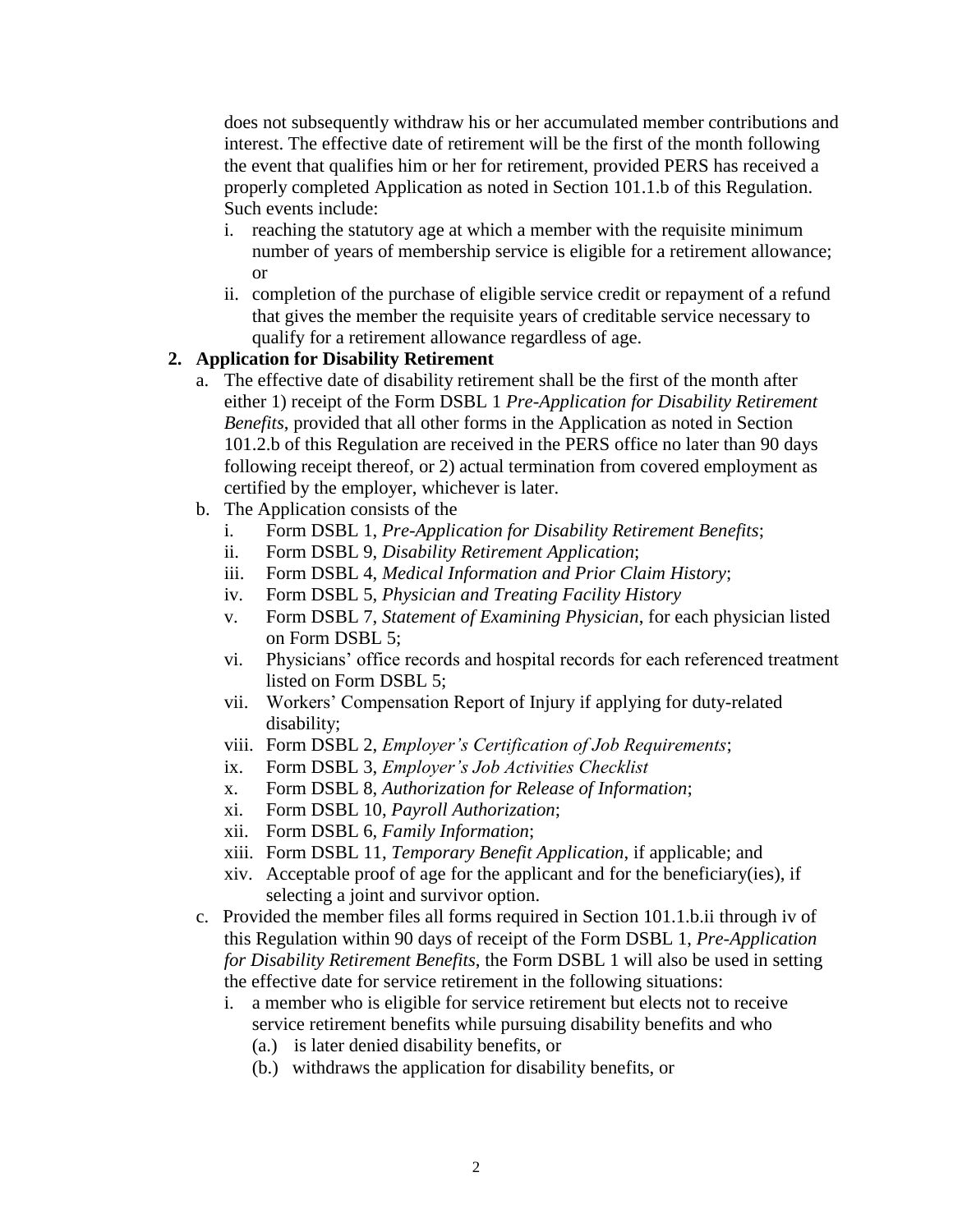- ii. a member whose application for disability retirement is voided pursuant to Section 101.2.e of this Regulation.
- d. All forms in the Application must be on file in the PERS office before the claim is presented to the Medical Board and before disability benefit payments can be initiated. Where a member filing for disability benefits is also eligible for service retirement benefits as provided in Miss. Code Ann. § 25-11-113 (c) (1972, as amended) and Board Regulation 45A, *Administration of Disability Benefits Under PERS*, Section 102.3, Forms DSBL 1 and DSBL 9, along with applicable acceptable proof of age, must be received before service retirement benefits can begin.
- e. Failure to submit all required forms in the Application within 90 days following receipt of the Form DSBL 1 will void the Application and require the completion of a new Application thereby establishing a new effective date. The executive director may, due to extenuating circumstances and at his or her discretion, extend the 90-day period for completing the application by up to an additional 90 days based on information or documentation provided in a written request from the applicant.
- f. After the application is made and disability benefits initiated, an applicant may not change the type of disability claim (i.e., he or she may not change the application from a claim for non-duty related disability benefits to a claim for duty-related disability benefits).
- g. After a member begins to receive a service retirement allowance, he or she may not apply for a disability retirement allowance.
- h. Primary proof of an applicant's child as a dependent child for purposes of the dependent child supplement under the Tiered Disability Plan is the birth certificate of the child with the member listed as the mother or father, as applicable. In the absence of a birth certificate listing the member as a parent, proof must be provided that the member is the lawful guardian or primary custodian of the child. Such proof might include a court order granting guardianship or recent tax returns showing that the member claims the child as his or her dependent.

## **3. Application for Survivor Benefits**

- a. The effective date of survivor retirement benefits is the first of the month after the date of the member's death and receipt of a completed application for survivor benefits. In the case where the application for survivor benefits is received within one year following the member's date of death, the effective date of retirement is the first of the month after the member's date of death as certified on the death certificate, provided that all forms in the Application as noted in Section 101.3.c of this Regulation are received in the PERS office no later than 90 days following receipt of the Form 9A SRVR, *Pre-Application for Survivor Retirement Benefits*. In the case where the application for survivor benefits is received more than one year after the member's date of death, the effective date of retirement is the first of the month following receipt of the Form 9A SRVR retroactive for not more than one year.
- b. All applicable forms noted in Section 101.3.c of this Regulation must be on file in the PERS office before benefit payments can be initiated.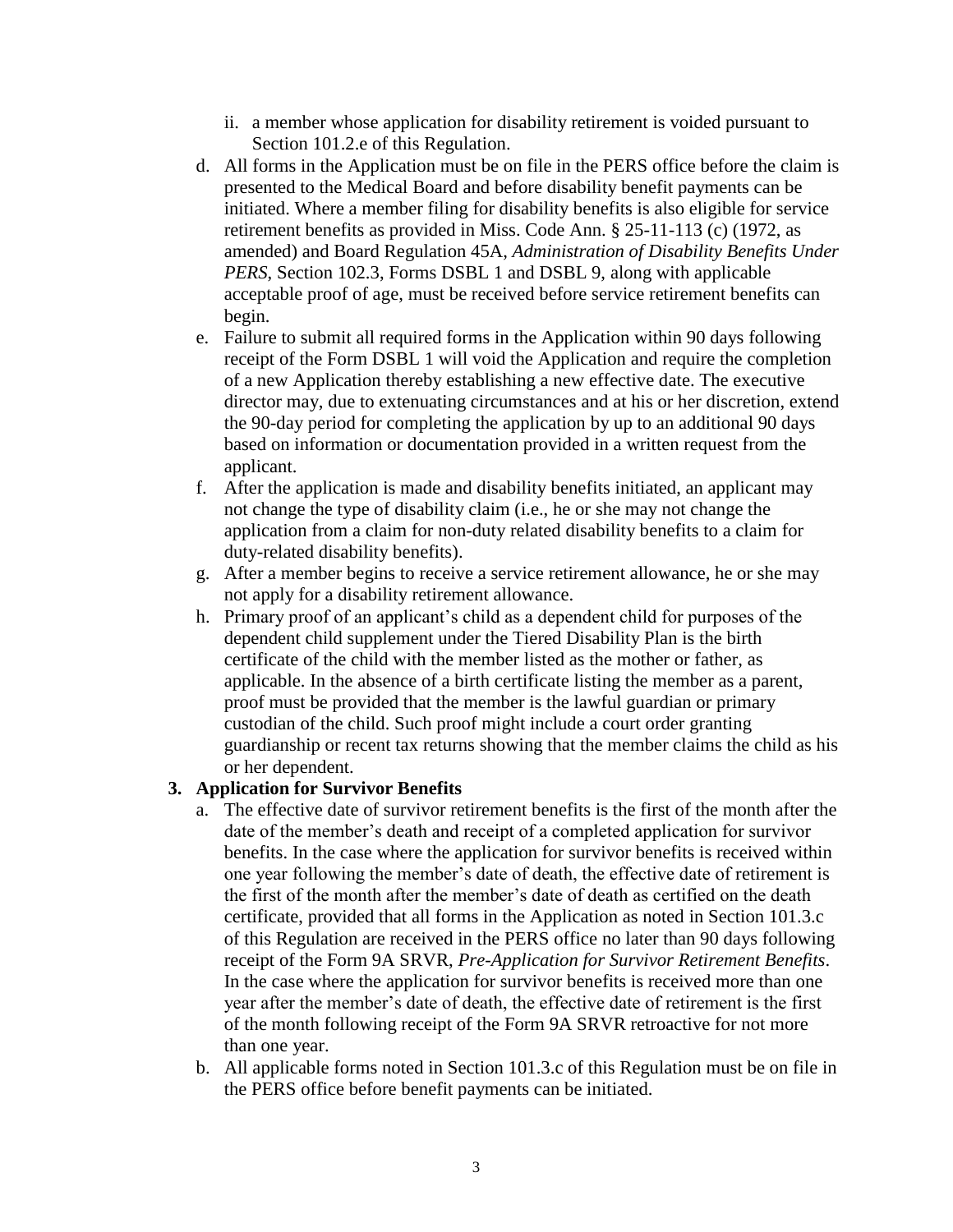- c. The Application consists of:
	- i. Form 9A SRVR, *Pre-Application for Survivor Retirement Benefits*;
	- ii. Workers' Compensation Injury Report, if applying for duty-related death benefits;
	- iii. acceptable proof of age for the member, spouse and dependent children;
	- iv. Marriage Certificate;
	- v. Death Certificate;
	- vi. school attendance records, if dependent children are between the ages of 19 and 23;
	- vii. Form 14, *Survivor Retirement Application*; and
	- viii. If someone other than a natural parent makes application for dependent child survivor benefits on behalf of the child, adoption papers, guardianship papers, or proof of representative payee status with the Social Security Administration or PERS will also be required.
- d. Primary proof of an applicant's status as a dependent child is the birth certificate of the child with the deceased member listed as the mother or father, as applicable. In the absence of a birth certificate listing the deceased member as a parent, proof must be provided that the deceased member was the lawful guardian or primary custodian of the child. Such proof might include a court order granting guardianship or other evidence satisfactory to prove that the child was under the permanent care of the member. PERS will rely on the aforementioned documentation as proof unless compelling contradictory evidence is provided disproving the applicant's status as a dependent child.
- e. For purposes of dependent child survivor benefits, a natural child of a member is one who is conceived before the death of the member.
- f. For purposes of dependent child survivor benefits, a child is considered to be a dependent child until he or she marries or reaches age 19, whichever occurs first; however, the age limitation is extended to age 23 as long as the child is a student regularly pursuing a full-time course of resident study. A student child who is receiving a dependent child benefit as of June 30, 2016, may continue to receive the benefit until the July 1 following his or her  $23<sup>rd</sup>$  birthday.
- g. A full-time course of resident study or training means a day or evening noncorrespondence course that includes school attendance at the rate of at least 36 weeks per academic year or other applicable period with a subject workload sufficient, if successfully completed, to attain the educational or training objective within the period generally accepted as minimum for completion, by a full-time day student, of the academic or training program concerned.
- h. A child who is age 19 but not yet age 23 who withdraws from school (for a period sufficient to determine that the child is no longer a student regularly pursing a full-time course of resident study or training) is no longer eligible for dependent child survivor benefits, even if that child reenrolls in a full-time course of resident study or training before age 23. However, if the child can prove based on objective documentation that he or she involuntarily withdrew from school due to extenuating circumstances beyond his or her direct control, the executive director may, at his or her discretion, approve the reinstatement of the dependent child survivor benefits if the child reenrolls in a full-time course of resident study or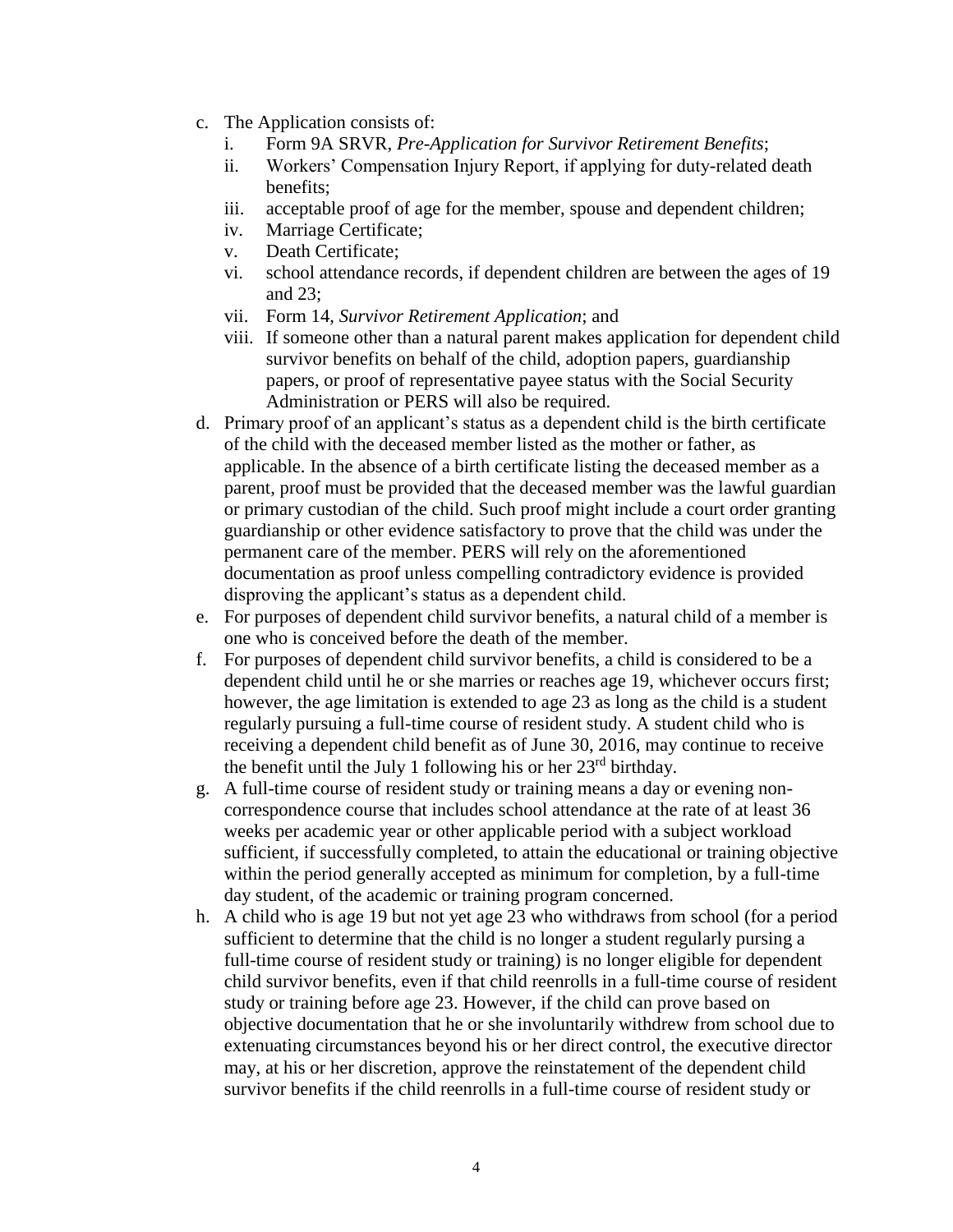training within 12 months of initial withdrawal and (i) the terminated benefit has not been redistributed to other eligible dependent children or (ii) a lump sum refund of unused member contributions has not been paid to the designated beneficiary.

- i. A child under age 23 who marries is no longer eligible for dependent child survivor benefits, even if that child divorces before age 23.
- j. A child who is determined to be physically or mentally disabled by the Medical Board will receive dependent child survivor benefits regardless of age for as long as the child is determined to be disabled as determined by the Medical Board.

# **4. Normal Retirement Age**

- a. Public Employees' Retirement System The attainment of normal retirement age under the Public Employees' Retirement System shall be defined as:
	- i. having twenty-five (25) or more years of creditable service if the member entered PERS-covered service before July 1, 2011;
	- ii. having thirty (30) or more years of creditable service if the member entered PERS-covered service on or after July 1, 2011.
	- iii. having four (4) or more years of membership service at age 60 or later if the member entered PERS-covered service before July 1, 2007;
	- iv. having eight (8) or more years of membership service at age 60 or later if the member entered PERS-covered service on or after July 1, 2007, but before July 1, 2011;
	- v. having eight (8) or more years of membership service at age 65 or later if the member entered PERS-covered service on or after July 1, 2011.
- b. Mississippi Highway Safety Patrol Retirement System The attainment of normal retirement age under the Mississippi Highway Safety Patrol Retirement System shall be defined as the age at which an eligible Public Safety Officer retires on an unreduced benefit, i.e., someone who retired with 5 or more years of membership service at age 55 or older, or someone who retired with 25 or more years of service regardless of age.
- c. Municipal Retirement System All members who have retired or will retire under one of the Municipal Fire and Police Retirement Systems will be considered to have attained normal retirement age.

## **5. Advanced Application**

- a. After a member of the Public Employees' Retirement System (PERS), the Supplemental Legislative Retirement Plan (SLRP), or the Mississippi Highway Safety Patrol Retirement System (MHSPRS) becomes eligible to retire or after a previously retired PERS or SLRP member cancels his or her service retirement and has returned to covered employment and completed the requisite reemployment period for recalculation of benefits (i.e., in excess of six calendar months), he or she may file a Form 16, *Advanced Application*, with PERS.
- b. The Form 16 allows the member to pre-select an option and designate a beneficiary to receive payments of monthly benefits in the event the member dies prior to retirement.
- c. To be effective, the Form 16 must be on file in the PERS office at 429 Mississippi St., Jackson, Mississippi 39201 at the time of the member's death prior to retirement.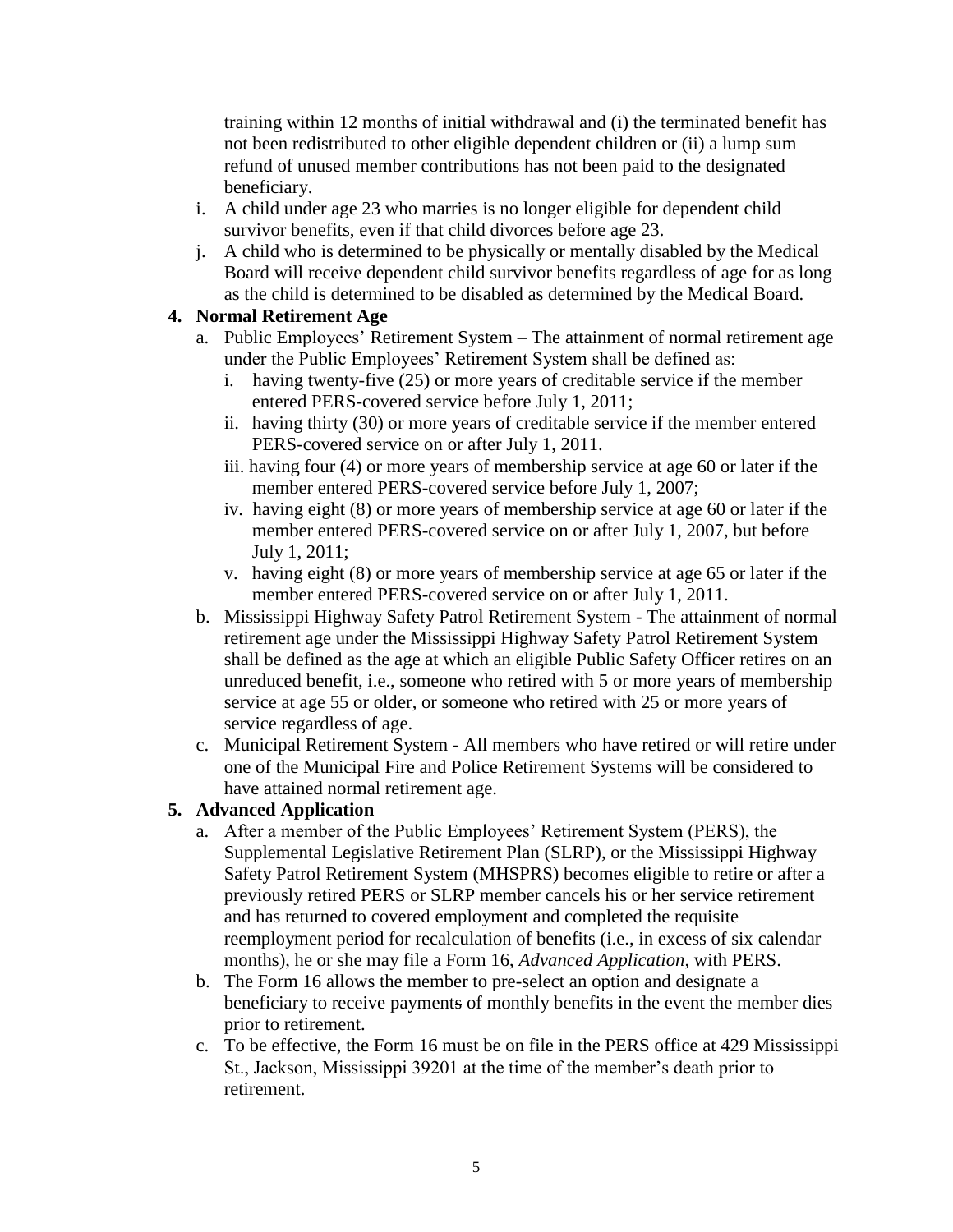d. In the event of the member's death prior to the actual effective date of retirement, benefits based on a Form 16 on file with PERS will become effective the first of the month following the member's death.

# **6. Effect of Death on Service Retirement Application**

- a. If a member dies before the effective date of retirement and has a valid *Advanced Application* on file with PERS, benefits will be paid in accordance with the *Advanced Application*. If a member dies before retirement and has no valid *Advanced Application* on file, benefits will be paid in accordance with the applicable law.
- b. If a member dies on or after the effective date of retirement but before benefits have begun and he or she has a completed Form 9A SRVC and Form 9S on file with PERS, benefits will be paid in accordance with the Form 9A SRVC and Form 9S. If both forms are not on file with PERS at the time of the member's death and before benefits have begun, the application will be considered void and benefits paid in accordance with the applicable law.
- c. If a member of PERS or SLRP dies after having canceled his or her service retirement but before completing the requisite reemployment period for recalculation of benefits (i.e., in excess of six calendar months), benefits will be paid to the lawfully designated beneficiary(ies) in accordance with the optional benefit payment plan in effect immediately prior to the cancellation of the service retirement allowance.
- d. If a member of PERS or SLRP dies with a valid *Advanced Application* on file with PERS after having canceled his or her service retirement and after having completed the requisite reemployment period for recalculation of benefits (i.e., in excess of six calendar months), benefits will be paid in accordance with the *Advanced Application*. If a member of PERS or SLRP dies without an *Advanced Application* on file with PERS after having canceled his or her service retirement and after having completed the requisite reemployment period for recalculation of benefits, benefits will be paid in accordance with the applicable law irrespective of any previous optional benefit payment plan selection.

## **7. Effect of Death on Disability Retirement Application**

- a**.** If a vested member who has filed a claim for disability benefits dies prior to the review and determination of his or her claim by the PERS Medical Board, his or her beneficiary or beneficiaries shall be eligible for death benefits in the form of spouse/survivor benefits or a refund of contributions, unless a Form 16 has been completed by the member prior to death and is on file with PERS.
- b. If a vested member who has filed a claim for disability benefits dies after his or her claim has been approved by the PERS Medical Board but before his or her effective date of disability retirement, his or her beneficiary or beneficiaries shall be eligible for death benefits in the form of spouse/survivor benefits or a refund of contributions, unless a Form 16 has been completed by the member prior to death and is on file with PERS.
- c. If a vested member who has filed a claim for disability benefits dies after his or her claim has been approved by the PERS Medical Board and on or after the effective date of disability retirement but before benefits have begun, his or her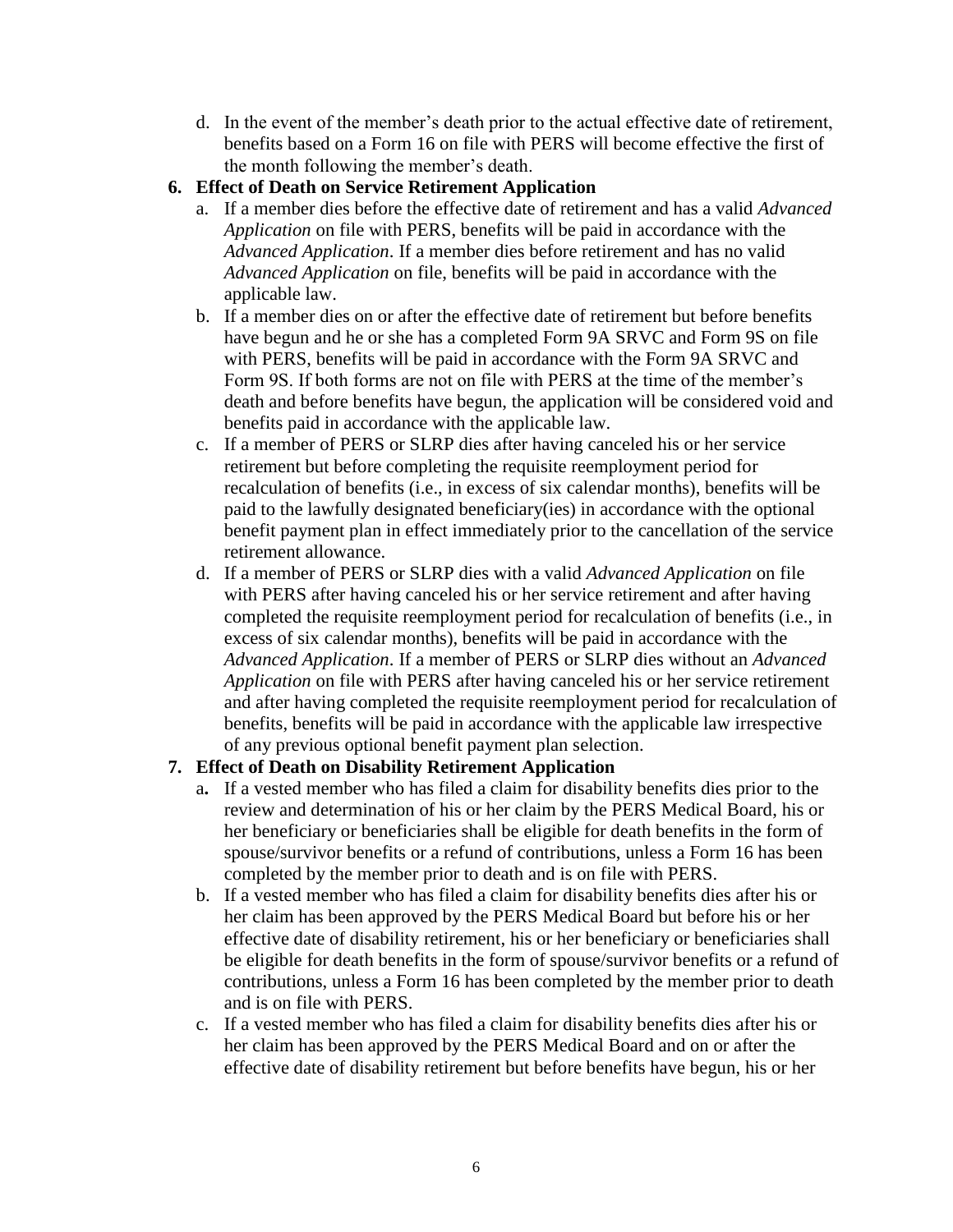beneficiary or beneficiaries shall be entitled to benefits in accordance with the option selected by the member on the disability retirement application.

## **8. Acceptable Proof of Age**

- a. The primary proof of age is the applicant's birth certificate.
- b. Any document that requires a birth certificate prior to issuance would also be considered a primary proof of age, such as a copy of the applicant's:
	- i. passport;
	- ii. valid driver license;
	- iii. Social Security records, if the applicant is already receiving Social Security benefits; or
	- iv. school census record showing the applicant's age when attending as a student.
- c. If an applicant applied for a copy of his or her birth certificate and was advised by the Office of Vital Statistics that his or her birth certificate is not available, the following, listed in the order of preference, may be acceptable as alternative proof of the applicant's age:
	- i. his or her child's birth certificate that shows the applicant's age at the time of the child's birth;
	- ii. his or her Department of Defense Form DD214 from the United States Armed Forces;
	- iii. a statement from the Social Security Administration showing the applicant's date of birth as established in their records;
	- iv. a copy of his or her voter registration form, provided the form is at least five years old and shows the applicant's age at the time of registration;
	- v. a statement from the United States Bureau of Census showing the applicant's date of birth as established in their records; or
	- vi. a copy of his or her baptismal record notarized by a Notary Public.

## **102 Withdrawal from Service or Termination from Service**

Section 25-11-103 (aa) defines "withdrawal from service" or "termination from service" as the complete severance of employment from state service of an employee by resignation, dismissal, or discharge.

For purposes of setting the effective date of retirement, withdrawal from service or termination from service shall mean the cessation of the employee/employer relationship as characterized by resignation or termination from employment, with or without cause. While a member may not be performing the duties of the job, if the member has not resigned or been terminated from employment by the employer, the member is still considered employed. Where the member is on authorized leave with or without pay, such member is considered an employee and thus not terminated from employment for purposes of setting the benefit effective date.

## **103 Changing the Optional Benefit Payment Plan before Receipt of a Retirement Benefit**

No change in the option selected shall be permitted after the member's death or after the member has received a retirement benefit except as provided in Section 104. This prohibition extends to a member's option to receive a refund of the amount of accumulated employee contributions and interest in lieu of receiving a retirement benefit.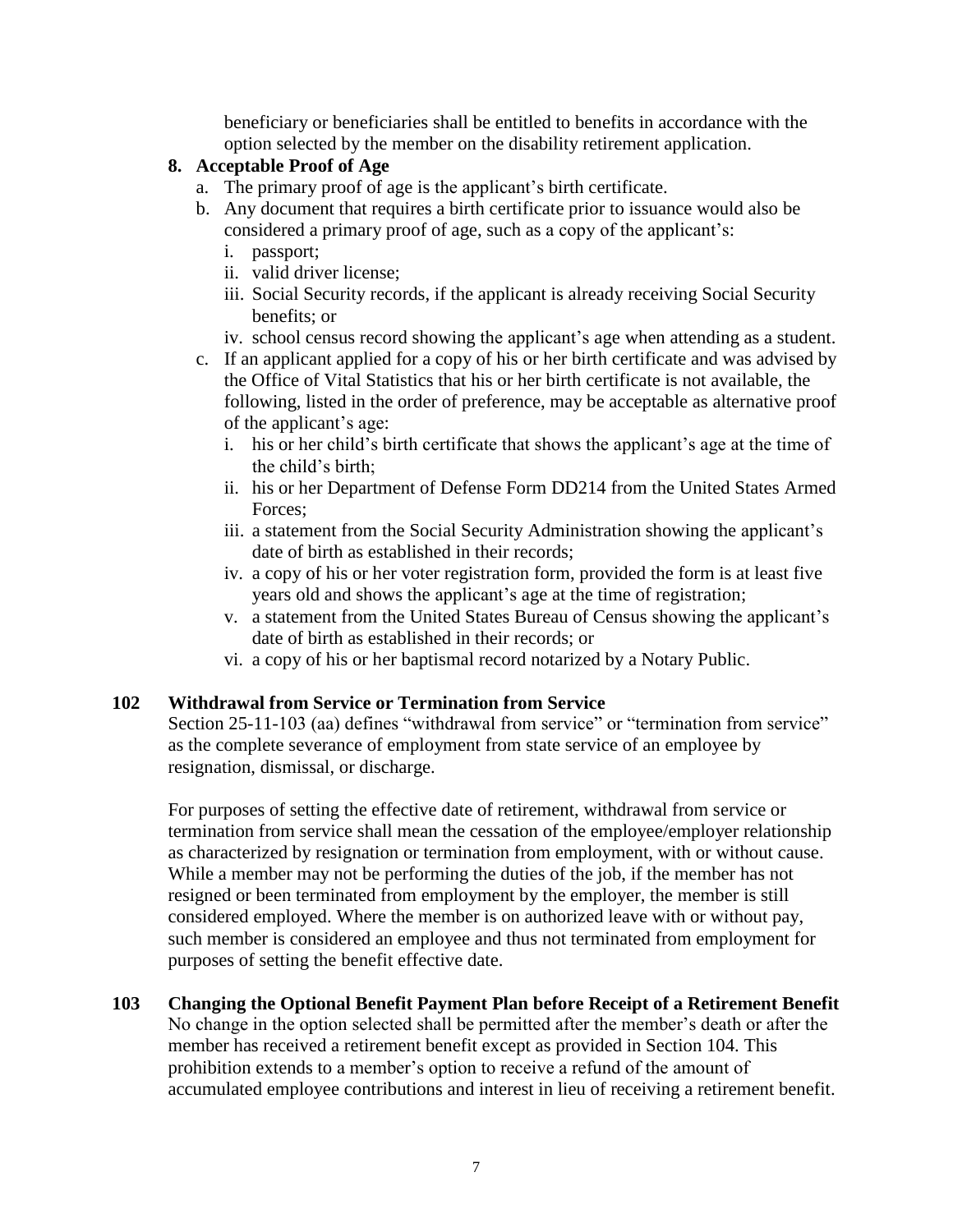For purposes of this Regulation, "receipt of a retirement benefit" means negotiating or cashing a benefit payment**.** Except as specifically provided by law, a member may not change an option after 90 days from the date the first benefit payment is issued even if such payment is not negotiated or cashed.

## **104 Changing the Optional Benefit Payment Plan after Receipt of a Benefit Payment**

- 1. The option selected on the Service Retirement, Disability, or Survivor Application may not be changed after receipt of a benefit payment except as provided below or otherwise provided by law.
	- a. A retired member who is receiving a reduced retirement allowance under Option 2, Option 4, or Option 4-A and whose designated beneficiary predeceases him or her, or whose marriage to a spouse who is his or her designated beneficiary is terminated by divorce or other dissolution may elect to cancel his or her reduced retirement allowance and receive the maximum retirement allowance for life in an amount equal to the amount that would have been payable if the member had not elected Option 2, Option 4, or Option 4-A. That election must be made in writing and filed in the PERS office on Form R, *Application for Recalculation of Benefits*. Any such election shall be effective the first of the month following the date the election is received by PERS, provided that all other required documents are received in the PERS office no later than 90 days following the receipt of the Form R. However, the election to pop-up to the maximum retirement allowance after the death of a retired member's designated beneficiary may be applied retroactively for not more than three months, but no earlier than the first of the month following the date of the death of the beneficiary. Recalculation of the cost-of-living adjustment based on the new benefit amount will be effective July 1 of the following fiscal year.
	- b. A retired member who is receiving the maximum retirement allowance for life or a retirement allowance under Option 1 and who marries after his or her retirement may elect to cancel his or her maximum retirement allowance and receive a reduced retirement allowance under Option 2, Option 4, or Option 4-A to provide continuing lifetime benefits to his or her spouse. That election must be made in writing and filed in the PERS office on Form R, *Application for Recalculation of Benefits*, no earlier than the date of the marriage and no later than one year from the date of the marriage. Any such election shall be effective the first of the month following the date the election is received by PERS, provided that all other required documents are received in the PERS office no later than 90 days following the receipt of the Form R. Recalculation of the cost-of-living adjustment based on the new benefit amount will be effective July 1 of the following fiscal year.
	- c. A retired member of PERS or SLRP who is reemployed and becomes a contributing member for a period of time that exceeds six calendar months may have his or her benefit recomputed under the same or a different option as provided in Section 108 of Regulation 34, *Reemployment After Retirement*.

## **105 Effect of Pending Service Credit Transactions on Qualification for a Benefit and on the Effective Date of Benefits**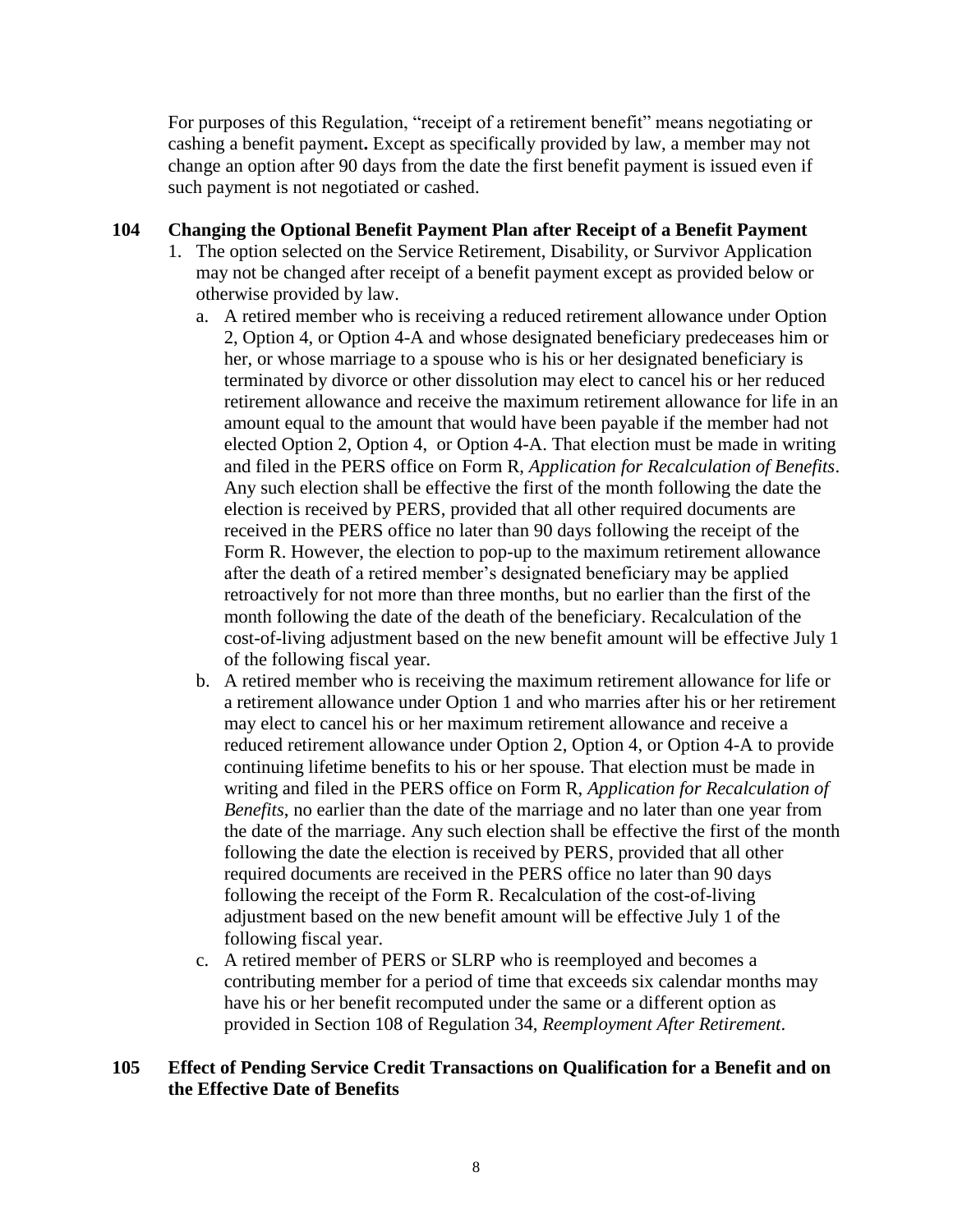- 1. The right of a member to repay a refund, to purchase service credit, or to pay an adjustment for unreported wages or service credit belongs only to the member and ceases with the member's death or retirement.
- 2. A member who wishes to repay a refund to establish previously forfeited service credit must do so before his or her death or before his or her effective date of retirement. Where a member is in the process of repaying any part of a refund, the effective date of retirement cannot be established until the payment is received by PERS.
- 3. The payment of an adjustment for unreported income and/or service credit based on unreported wages and/or service or for the purchase of optional service credit must be completed prior to the death or the effective date of retirement of the member. If a member is in the process of purchasing service credit based on a reporting error adjustment or purchasing optional service credit at the time of retirement, the effective date of retirement cannot be established until the purchase is completed.
- 4. The payment for any adjustment for underreported income required to award or retain service credit must be completed prior to the death or effective date of retirement of the member. If a member is in the process of paying contributions and interest at the time of retirement due to an underreporting of earnings, the effective date of retirement cannot be established until the purchase is completed. However, in the case of elected fee officials, benefits can be initiated prior to the complete reporting of the final year's wages and contributions. If, however, full contributions are not remitted to PERS within 90 days following the due date of the fee official's final annual financial report as prescribed by law, PERS may suspend benefits until such time as all contributions and interest, if any, due are made.
- 5. All rights to purchase retroactive service credit or repay a refund as provided in Miss. Code Ann. § 25-11-101 et seq. (1972, as amended) terminate upon retirement. Likewise, the right of a member to make a claim for service credit for prior service, service credit attributable to unused personal (vacation) and major medical (sick) leave days, military service, out-of-state service, service credit for professional leave, and non-covered service as provided in Miss. Code Ann. § 25-11-109 (1972, as amended) ceases with the member's retirement. Any member who wishes to make a claim for service credit attributable to the above types of service must do so before his or her effective date of retirement. The executive director may, due to extenuating circumstances and at his or her discretion, extend the period for claiming service credit attributable to unused personal (vacation), major medical (sick) leave days, or active duty military service for up to 90 days following the effective date of retirement based on information or documentation provided in a written request from the applicant.

#### **106 Non-payment of Interest**

In accordance with Miss. Code Ann. § 25-11-120(4) (1972, as amended), interest shall not be paid on any benefits, including, but not limited to, benefits that are delayed as a result of an administrative determination or an appeal from an administrative determination.